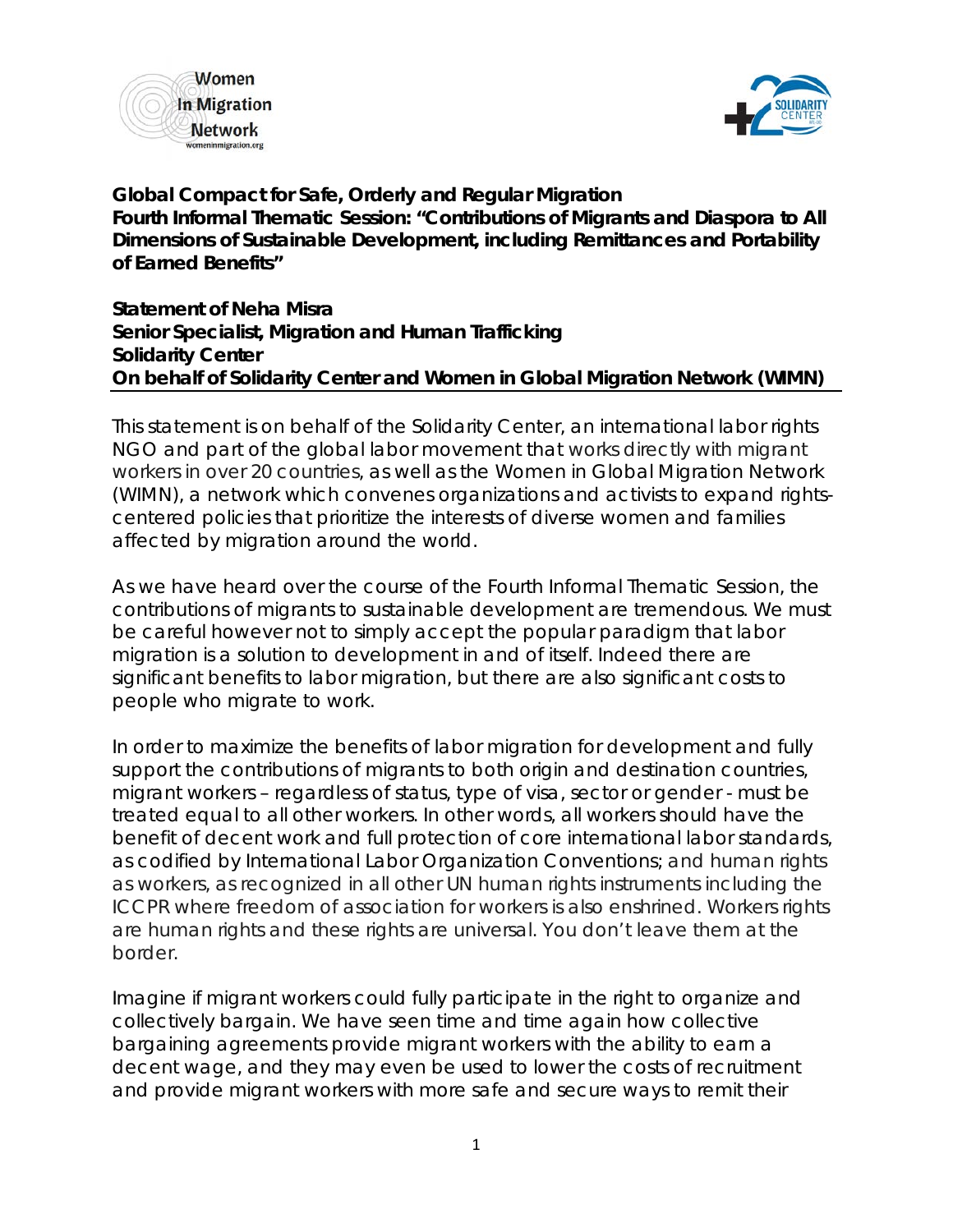



earnings back home. Collective bargaining agreements also help to protect women migrant workers from gender-based violence and other forms of discrimination in the workplace.

Around the world, labor movements represent migrant workers and are often led by immigrant workers themselves. The labor movement also has an important role to play in social dialogue and in the negotiation of bilateral and multilateral agreements that respect worker rights, which may assist in the portability of benefits.

In addition, we cannot promote the contributions of migrant workers as stakeholders in sustainable development without providing them with options for fair migration. This means zero recruitment costs; regular forms of migration that are less exploitative than temporary or circular migration programs—regular migration programs that include visa portability, the ability of migrant workers to easily change employers, family unification and pathways to long-term residency and citizenship. The Global Compact should not be used to strengthen migration management approaches that advance profits over rights, including the expansion of temporary work programs, which very often deny migrant workers their fundamental labor rights while also undermining workers' rights in destination countries by creating a separate class of workers (migrants) with unequal rights. This may undermine the decent work agenda committed to in Agenda 2030. Governments should not be using state policy to enable employers to secure a temporary, low--wage workforce in place of permanent workers.

Finally, we must fully recognize the role and contributions of migrant women in sustainable development. As Special Representative Louise Arbour has noted "We need a new narrative that looks at women in migration as rights-holders, agents of development, and most importantly, leaders, that bring dynamism, motivation and cultural richness to societies…It's now time to integrate a strong gender-equality perspective into migration governance." This is laid out in the *Recommendations* that emerged from a UN Women expert group, including our network, with very specific proposals for the GC and we urge you to use that document in elaborating the Compact.

We must recognize women in migration are not "vulnerable", in need of "rescue", they are advocates for their rights and agents of change. Current migration policies *create* the contexts of exclusion, inequality and rights violations that put women at risk and in a situation of vulnerability. The migration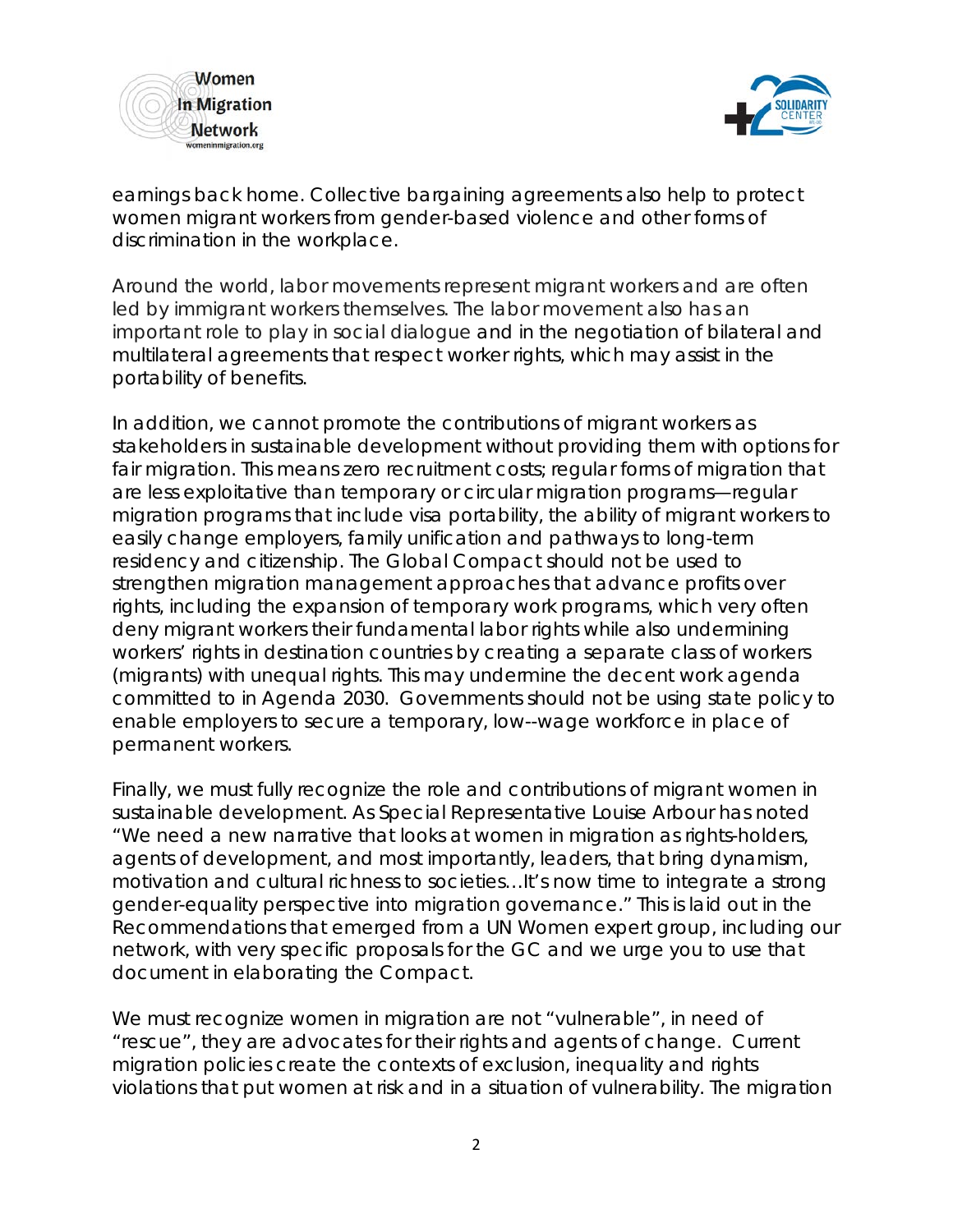



discourse should not be about "protecting women" but about protecting *women's rights.* Migration policy must recognize the rights and agency of women rather than reinforcing gendered power relations. Some countries ban women's migration with the intention of protecting women from abuses in the destination country, even though these bans have proven to be counterproductive. Limits linked to age, parenthood, etc., drive women to migrate in irregular status, seeking more precarious transit and jobs in destination countries.

We question the framing of "*migrant women's contribution to development*" which *instrumentalizes* women's labor rather than affirming women's rights and agency. This framing blatantly ignores the lack of worker rights and protections for migrant workers, and the other economic, social and political costs for workers and their families. While labor migration *may* provide women workers with positive outcomes, discrimination, unequal working conditions, and abuse are rampant. Women migrants tend to be relegated to certain types of work and sectors that are under--regulated or informal, putting women outside the protection of labor law, with low wages, lack of opportunities for skills development, risk of exploitation, limited access to justice or the right to free association.

## **Therefore, the global compact on safe, orderly and regular migration must:**

- Embed core labor and human rights standards with no roll back of existing norms and commitments.
- Guarantee autonomous and independent status for migrant women that promotes their integration.
- Prioritize ending all forms of discrimination against women in their multiple and intersecting identities.
- Guarantee women the right to autonomous movement and life choices independent of men. Guarantee women access to individual documentation, issued in their own names and the right to pass on their nationality to their children.
- Remove any gender-based barriers to the issuing of visitors' visas.
- Provide opportunities for undocumented migrant workers, including migrant women, to regularize their immigration status.
- Ensure that immigrant survivors of gender-based violence can claim autonomous legal status, for example, from an abusive spouse, and adequate safeguards.
- Allow for visa and documentation portability; and portability of skills and qualification for all migrant workers.